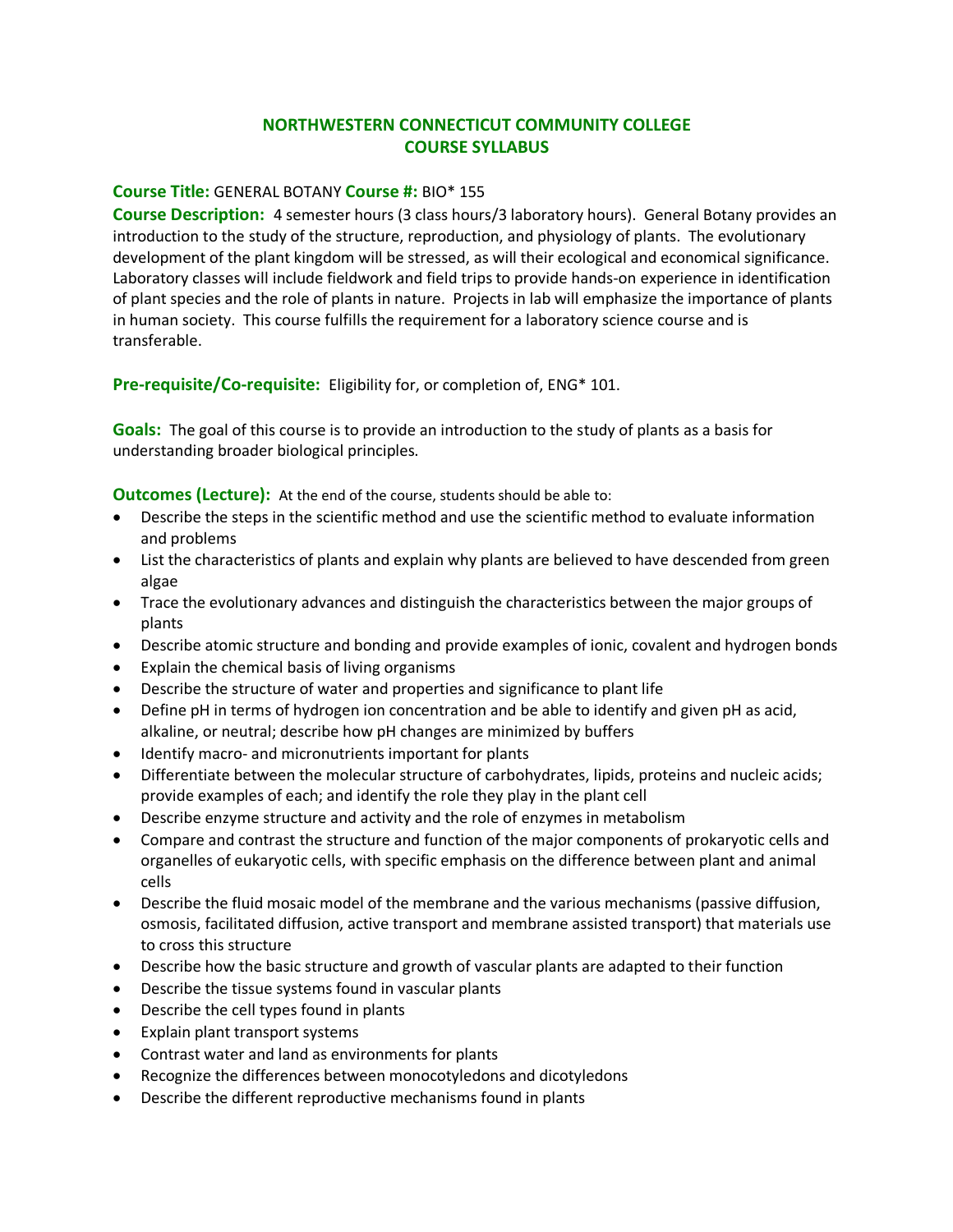- Explain the various functions of a root system and distinguish between the differing systems
- Describe the components of soils and the importance of soils to terrestrial plants
- Summarize the sequence of events that occur in primary and secondary growth
- Describe plant growth and communication in scientific terms
- List the functions of stems and leaves and describe the various leaf development patterns
- Describe the processes of respiration and compare and contrast photosynthesis within C3, C4, and CAM plants
- Explain the mechanisms of transport through the xylem and phloem
- Explain the role of the five kinds of plant hormones and list where each is produced
- Explain what factor influences how a plant responds to hormones
- Relate the responses of plants to day length, gravity, touch, and other environmental cues
- Discuss how pollination and fertilization occur in flowering plants
- Name the parts of a flower and a seed
- Describe the conditions necessary for seed germination
- Explain the advantages of asexual propagation
- Discuss the basic principles of genetics and solve genetics problems as it applies to plant inheritance
- Explain Mendel's laws of inheritance and define the following terms: gene, allele, locus, dominant, recessive, codominant, linkage, phenotype, genotype, homozygous, and heterozygous
- Describe the structure of DNA and the process of DNA replication
- Describe roles of RNA and its structure and describe the process of transcription
- Explain the gene-protein relationship, the process of protein synthesis; the control of geneexpression in both prokaryotic and eukaryotic organisms; and protein processing
- Identify and describe the events that occur during the stages of the cell cycle, mitosis, binary fission and meiosis and the role of cell cycle control for plants
- Explain botanical biotechnology techniques and discuss their applications
- Describe evolutionarily important plant species
- Describe the interrelationships among plants, micro-organisms, and animals in the functioning of ecosystems
- Discuss the fundamental roles of plants in ecosystems, including the production of food energy, replenishment of oxygen, and water and nitrogen cycles
- Explain spatial and temporal patterns of variation in plant community structure and the determinants of such patterns, including concepts of biome, community and succession
- Demonstrate the ability to follow oral and written instructions effectively
- Demonstrate the ability to access course resources and complete assignments on-line using computer technology
- Demonstrate the ability to complete assignments and examinations ethically

**Outcomes (Lab):** At the end of this laboratory course component, the student should be able to:

- Use basic equipment effectively, handle and analyze plant materials appropriately, and work safely in the laboratory
- Explain the importance of field, laboratory, and microcosm experimentation in botany
- Describe the importance and history of interpretive natural history in botany
- Identify the species and parts of plants used to manufacture everyday items
- Properly carry out soil sampling and analysis
- Properly carry out population and community structure sampling and analysis, both quantitatively and qualitatively